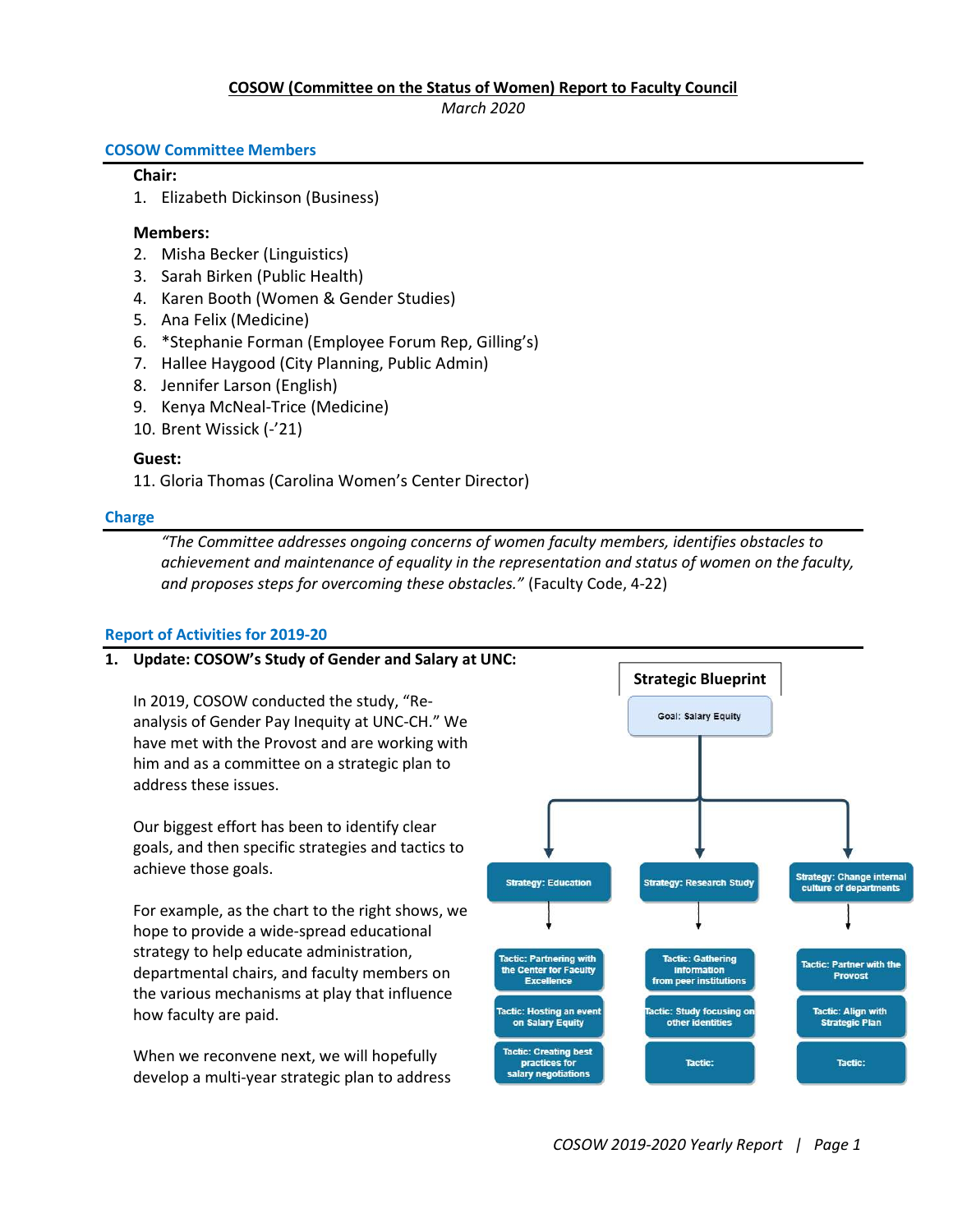the various goals, including salary equity and how to create a better work environment for UNC's women faculty

- 2. Other Topics: In addition to salary equity, COSOW has addressed and discussed the following topics:
	- 1. Teaching Evaluations: COSOW has been supporting the Fixed Term Faculty's (FTF) investigation of instructor teaching evaluations. Teaching evaluations have been shown to have gender (and other) biases that disproportionately affect women faculty. The FTF has been working closely with Ron Strauss by collecting a database of research that shows how this gender (and other) bias affects women (and other) faculty.
	- 2. Exit Interviews: COSOW has talked about ways to make the exit interview process more complete. This is important because UNC currently does not have a comprehensive system to survey faculty who leave about why they are leaving. The goal is to match our peer institutions and what they do with exit interviews.
	- 3. Culture Change: On our radar, we've talked broadly about the following topics that would create positive change for all UNC faculty, women faculty in particular: an on campus child care center, keeping up on our current lactation stations, working with departmental chairs to create positive environments to attract, retain, and promote women faculty.

# 4. Provost Meeting (2020):

In the fall and spring, the Provost Bob Blouin invited Elizabeth Dickinson and Misha Becker to brainstorming sessions to address inequity issues faced by UNC women faculty (and also faculty of color). In these meetings, we focused on three components: Recognize, change culture, and fund.

This information is listed below in order to record the work COSOW has done thus far:

1. RECOGNIZE the Issue by Adding to UNC's Strategic Plan: Achieving faculty salary equity across gender and racial/ethnic groups is integral to several new strategic plan initiatives:

- 1. Build community together: In Kevin's Guskiewicz's words, "make diversity real; don't wait to make changes." If we're to build community together, we need to recognize the inherent benefits of diversity (to the university and to its constituencies). Saying we'll treat all university community members fairly is a necessary first step.
- 2. Promote career development: Promote female faculty at the same pace as male faculty; provide equitable mentoring and opportunities and resources for all faculty (regardless of gender, race, ethnic, etc).



- 3. Renew democracy: A democratic institution succeeds when there is equity. When it fails, there isn't.
- 4. Serve to benefit society: We can be a beacon and trend setter within the UNC system, universities, and larger society about what equity looks like and how it's done.
- 5. Optimize operations: Community members are more productive and more likely to work for the betterment of the community when they are compensated and promoted fairly. Also, the current system of faculty retention is extremely sub-optimal.
	- **Takeaway: Recognition** by the administration that salary equity is a necessary ingredient in making the strategic plan successful is key to fostering cultural change.

2. CHANGE CULTURE via Education: Lack of Knowledge & Understanding: Many advocate for faculty diversity and salary equity. But, the fact that women faculty at UNC are still paid less than men at all ranks, and the fact that women are still promoted at a slower pace than men, shows that not everyone is on board or understands the complexity.